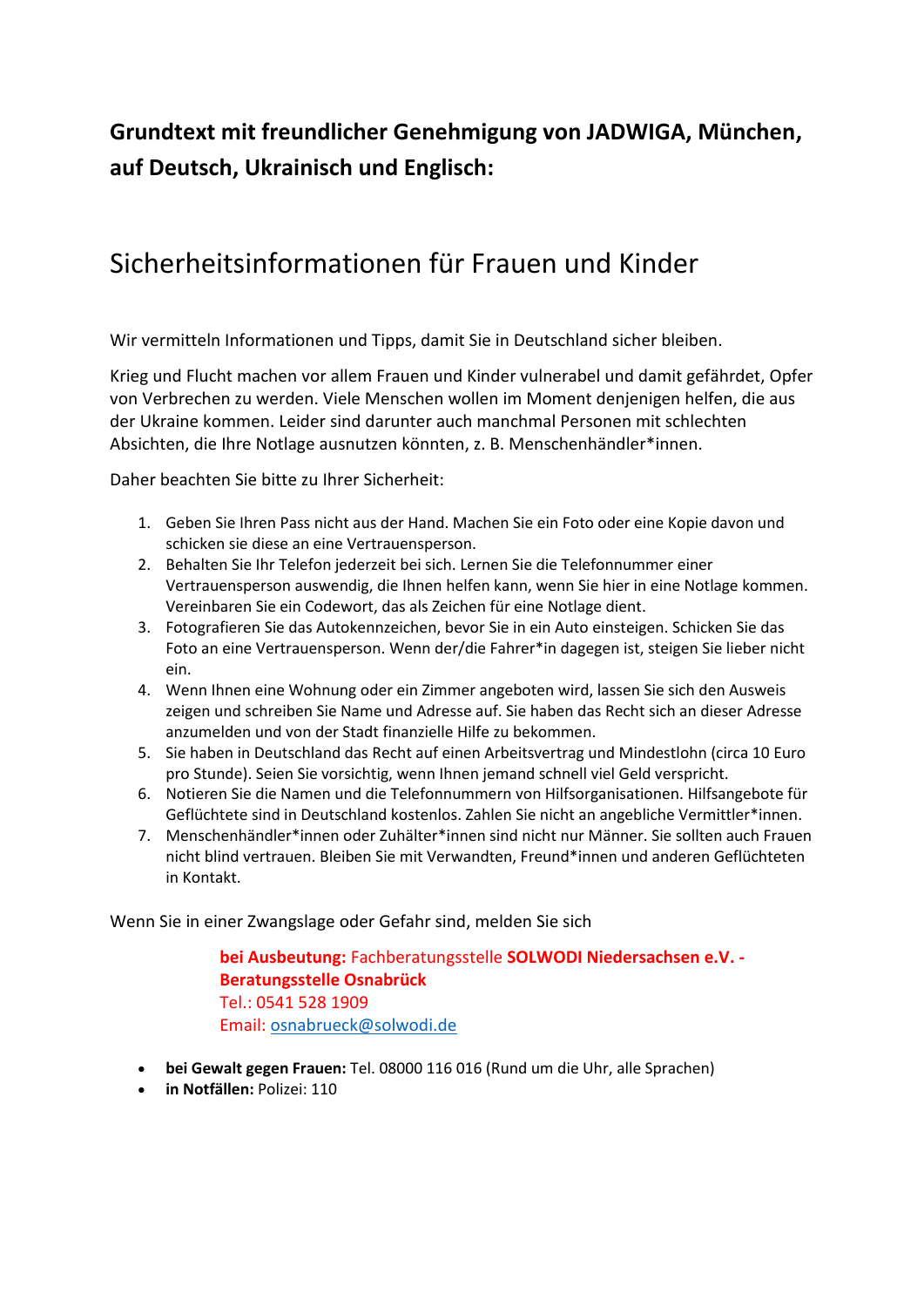## **Важлива інформація для безпеки жінок та дітей!**

Ми розповсюджуєм інформацію та поради для Вашого безпечного перебування вНімеччині.

Під час війни та біженства жінки та діти стають особливо вразливою групою та потрапляють під приціл злочинців.

У цей важкий час багато людей зголосилися надати допомогу українцям, які через війну змушені були покинути територію рідної держави. На жаль, завжди існують ті, хто намагається використати скрутну ситуацію інших на свою користь. Іноді під виглядом допомоги маскуються ті, чиї наміри є злочинними.

Тому заради власної безпеки дотримуйтесь таких правил:

- 1. Нікому не віддавайте свій паспорт. Зробіть фото або копію Вашого паспорта і відправте тому, кому Ви довіряєте.
- 2. Тримайте Ваш мобільний телефон завжди поруч. Вивчіть напам'ять номер телефону близької людини, домовтесь про «кодове слово» у разі загрози небезпеки.
- 3. Фотографуйте номери автомобілів перед тим, як в них сідаєте та відправляйте близьким. Якщо водій проти того, щоб Ви це робили – краще відмовтеся від такої поїздки.
- 4. Якщо Вам пропонують житло (квартиру, кімнату тощо) попросіть показати паспорт, запишіть повне ім'я та адресу цієї людини. У Вас є право на прописку та фінансову допомогу від міста.
- 5. У Вас є право на працю з робочим договором та середньою заробітною платою (приблизно 10 Євро за годину). Будьте обережні, якщо хтось пропонує Вам швидкі та легкі гроші.
- 6. Занотуйте собі назви та телефонні номери організацій, які можуть Вам допомогти. В Німеччині допомога біженцям безкоштовна. Вам не треба платити гроші так званим «посередникам».
- 7. Сутенери та торговці людьми можуть бути не тільки чоловіки, а також жінки. Не варто нікому сліпо довіряти. Залишайтеся на зв'язку з Вашими близькими та рідними, друзями та іншими біженцями, з якими Ви познайомилися під час подорожі.
- 8. Якщо Ви потрапили у скрутне становище або Вам щось загрожує, зв'яжіться за наступними номерами:
	- у разі експлуатації та примусових дій проти Вас: організація **SOLWODI Niedersachsen e.V. -Консультаційний центр Osnabrück**
	- мобільний телефон ектреної дпомоги: +49 541 528 1909

Email: [osnabrueck@solwodi.de](mailto:osnabrueck@solwodi.de)

- у разі насилля проти жінок: 08000 116 016 (цілодобово, всіма мовами)
- у екстрених випадках: Поліція: 110